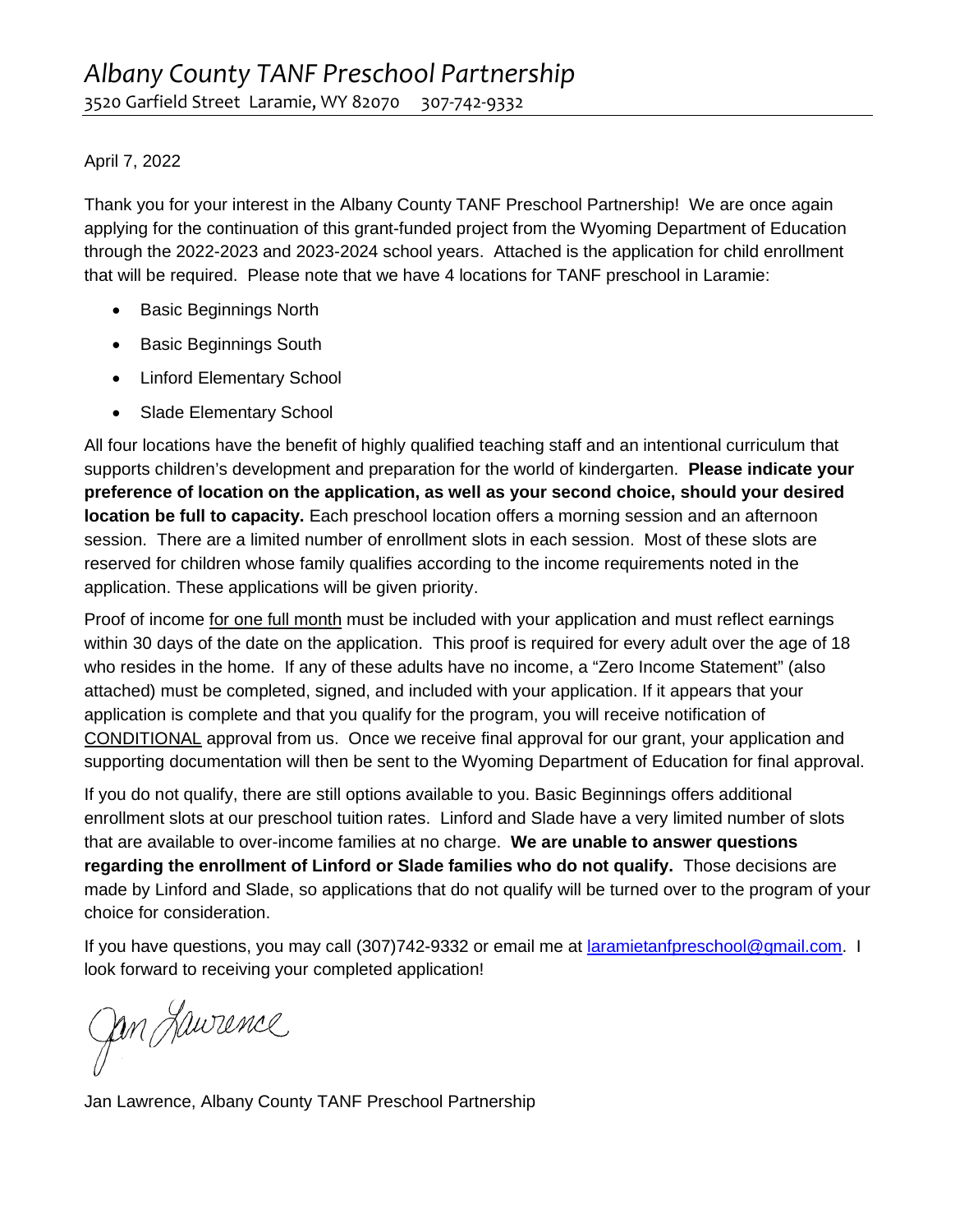TANF Preschool Name: TANF Preschool Location

### TANF PRESCHOOL ENROLLMENT APPLICATION 2022-2023

*Your child is applying to participate in a state preschool program. The information being gathered will be kept confidential and only used for the purpose of the TANF Preschool Reporting to the state. Thank You! As a reminder: Proof of income must be attached and incomplete forms cannot and will not be accepted.*  **Household Information**

Income, except from self-employment, must be **gross** (before any deductions) including taxes and Social Security). Income from selfemployment, such as child care, should be **net**. Tax forms should be used for **self-employed persons only.**  To convert income to monthly: weekly income x 4.33; bi-weekly x 2.15; twice a month income x 2 Pay periods must be on income that shows 1 month of pay. If no income is reported, a written, signed and dated statement of

**no earned income** *must* **accompany this form.** 

| Please print the first and last names of everyone living in your<br>household, including all adults and children.<br>Put a $\sqrt{ }$ next to the name of each child who will be claimed on the<br>food program.<br>You may attach an additional sheet if needed. | age | monthly<br>earnings<br>from<br>work | monthly<br>child<br>support,<br>welfare,<br>alimony | monthly<br><b>SSI, Social</b><br>Security,<br>Retirement,<br>pension | monthly<br>all other<br>income<br>(specify<br>source) |
|-------------------------------------------------------------------------------------------------------------------------------------------------------------------------------------------------------------------------------------------------------------------|-----|-------------------------------------|-----------------------------------------------------|----------------------------------------------------------------------|-------------------------------------------------------|
| 1.                                                                                                                                                                                                                                                                |     |                                     |                                                     |                                                                      |                                                       |
| 2.                                                                                                                                                                                                                                                                |     |                                     |                                                     |                                                                      |                                                       |
| 3.                                                                                                                                                                                                                                                                |     |                                     |                                                     |                                                                      |                                                       |
| 4.                                                                                                                                                                                                                                                                |     |                                     |                                                     |                                                                      |                                                       |
| 5.                                                                                                                                                                                                                                                                |     |                                     |                                                     |                                                                      |                                                       |
| 6.                                                                                                                                                                                                                                                                |     |                                     |                                                     |                                                                      |                                                       |
| 7 <sub>1</sub>                                                                                                                                                                                                                                                    |     |                                     |                                                     |                                                                      |                                                       |
| 8.                                                                                                                                                                                                                                                                |     |                                     |                                                     |                                                                      |                                                       |

#### **Certification Statement**

*I certify that all of the above information is true and correct and that all income is reported. I understand that this*  information is being given for the receipt of federal funds; that agency officials may verify the information on the *application; and that deliberate misrepresentation of the information may subject me to prosecution under applicable state and federal laws. The signature on this application is that of an adult household member.* 

#### **Signature\_\_\_\_\_\_\_\_\_\_\_\_\_\_\_\_\_\_\_\_\_\_\_\_\_\_\_\_\_\_\_\_\_\_\_Today's Date (mm/dd/yyyy)\_\_\_\_\_\_\_\_\_\_\_\_\_\_\_\_\_\_\_**

| Have you completely filled in ALL sections, attached pay stubs and signed this form? | Yes | No        |
|--------------------------------------------------------------------------------------|-----|-----------|
| Is your child covered under KidCare?                                                 | Yes | Nc        |
| Would you like to enroll to receive child health insurance services?                 | Yes | <b>Nc</b> |

Preschool Administrators: All Forms may be sent electronically and are due to C/O Amy Reyes at the Wyoming Department of Education no later than September 15, 2022. Thank You! **Eligibility Guidelines for TANF Money (Non-Assistance)** 

TANF money shall only be used for one (1) or more of the following: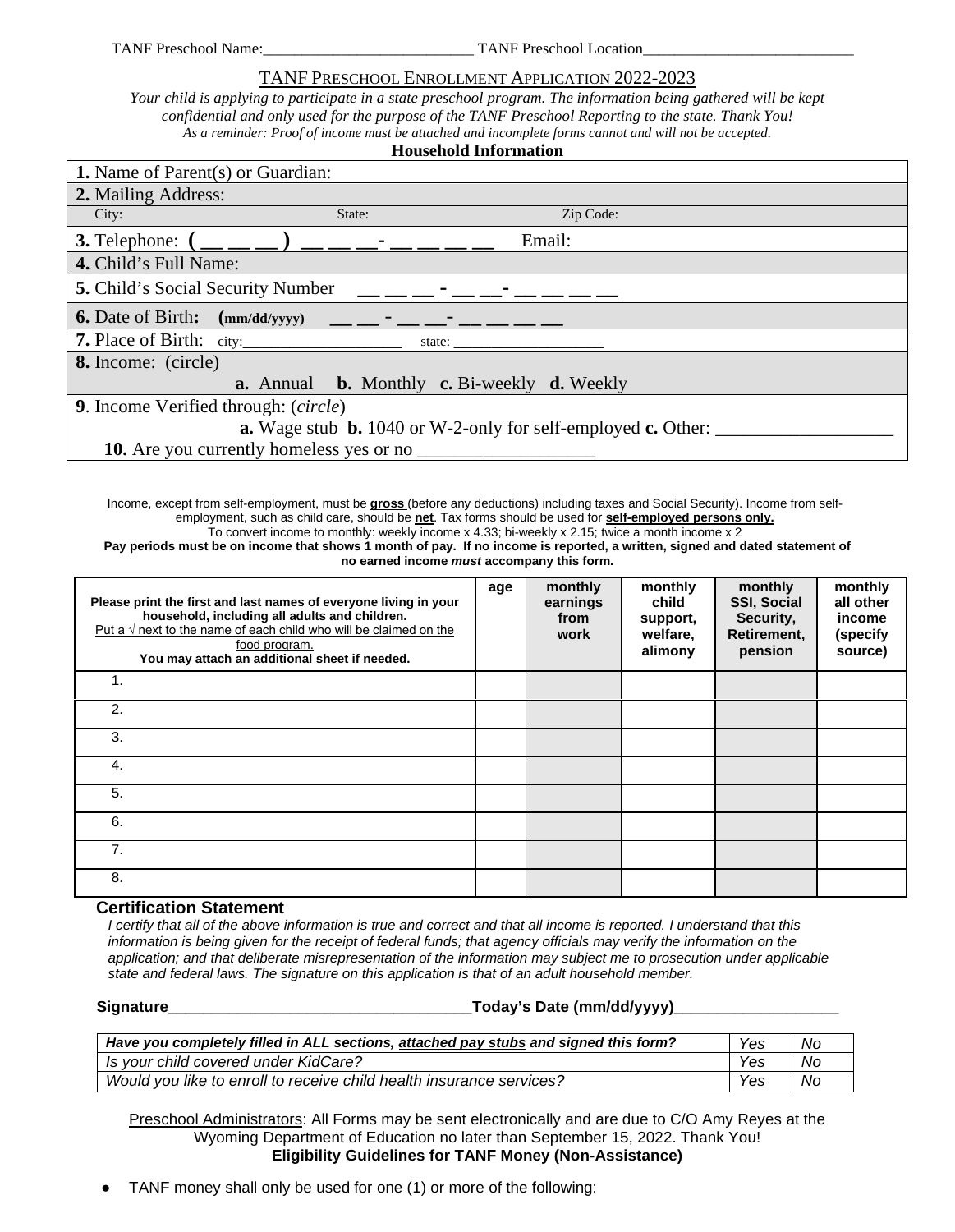- 1. Provide assistance to needy families so that children may be cared for in their own homes or in the homes of relatives;
- 2. End the dependence of needy parents on government benefits by promoting job preparation, work and marriage;
- 3. Prevent and reduce out-of-wedlock pregnancies; and establish annual numerical goals for preventing and reducing the incidence of these pregnancies; and
- 4. Encourage the formation and maintenance of two parent families.
- Contractor shall be specific on what TANF purpose their program/service is addressing.
- Participants served shall be families with a child(ren) with income below 185% of the Federal Poverty Level (FPL).
- Participants also shall meet citizenship/eligible immigrant and residency criteria to be served.

|                                 | <b>185% FPL</b>                   | 185% FPL                          |
|---------------------------------|-----------------------------------|-----------------------------------|
| <b>Household</b><br><b>Size</b> | <b>Potential TANF</b><br>eligible | <b>Potential TANF</b><br>eligible |
|                                 | Monthly Income                    | Yearly Income                     |
|                                 |                                   |                                   |
| 1                               | 2,095                             | 25,141                            |
| 2                               | 2,822                             | 33,873                            |
| 3                               | 3,550                             | 42,605                            |
| 4                               | 4,278                             | 51,337                            |
| 5                               | 5,005                             | 60,069                            |
| 6                               | 5,733                             | 68,801                            |
| 7                               | 6,461                             | 77,533                            |
| 8                               | 7,188                             | 86,265                            |

Following are the 185% FPL monthly income guidelines effective **4/1/2022**:

For families/households with more than 8 persons, add \$8,732/ year for each additional person.

- Programs will be operated on a cost reimbursement basis.
- Administrative costs are limited to 10% of the program cost. Program costs are costs associated with the delivery of the service.
- Performance measures are required. The Contractor shall address how performance measures and data collection will occur to validate the program success.
- Reporting is also required when utilizing TANF funds. The following reports shall be required:
	- Monthly/quarterly program performance reports will address program outcomes, successes, challenges and client tracking;
	- Monthly/quarterly fiscal reports;
	- List of clients served each month; and
	- Final summary report.
- TANF funds shall not be used to provide individuals served by the projects with cash or check(s) payable directly to the individual(s) or credit card company gift cards.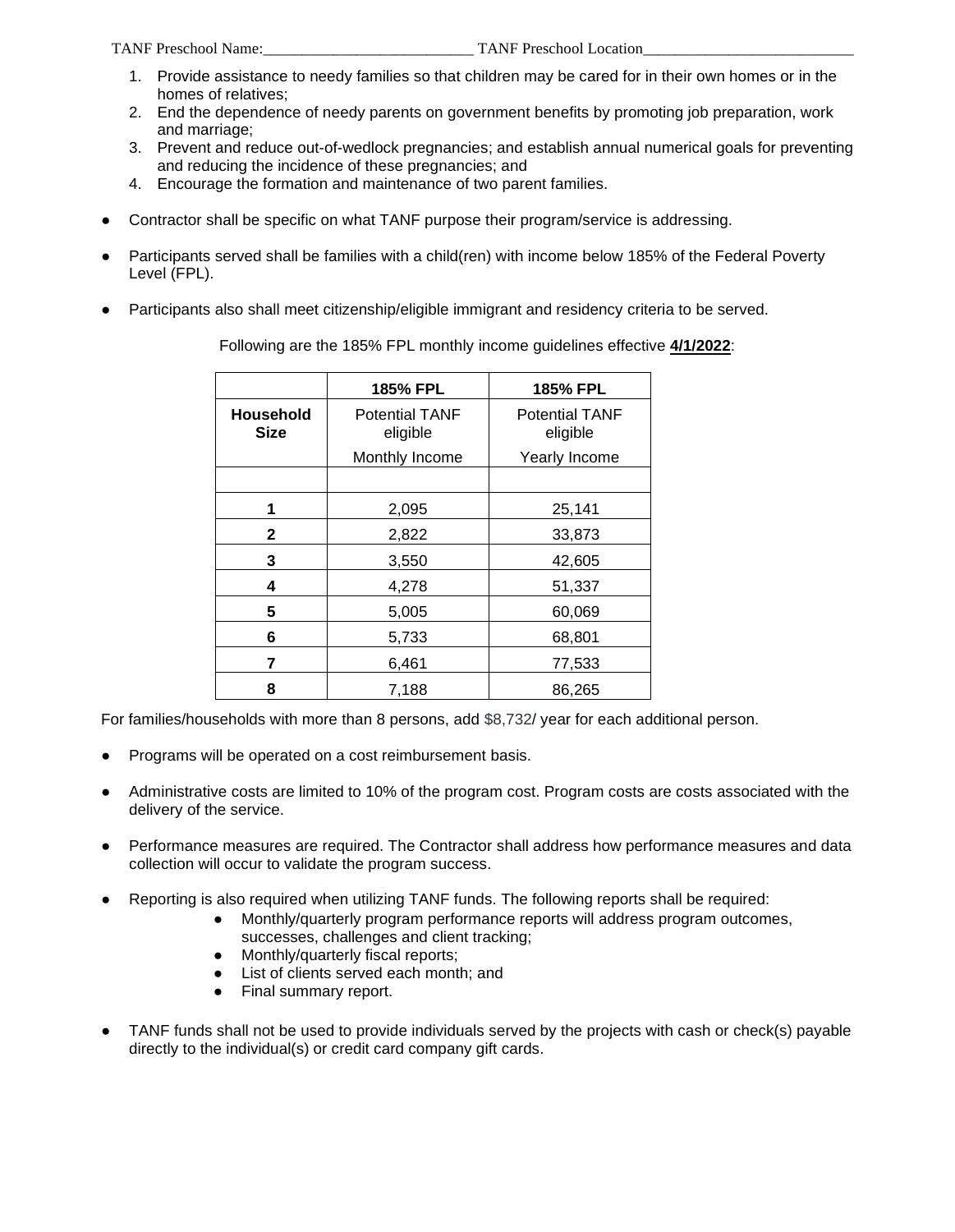I would like information on:

- \_\_ Transportation
- \_\_ Child Screenings Untitled event
- \_ Child with Disability
- \_\_ Child Care
- \_\_ Chronic Health Problems/Disability
- \_\_ Child Care Subsidy
- \_\_ Depression/Mental Health Issues
- \_\_ WIC (Women, Infants and Children Food Program)
- \_\_ Domestic Violence
- \_\_ Public Health
- \_\_ English Language Learner
- \_\_ Dental Services
- \_\_ Counseling
- \_\_ CLIMB (Training program for single Mothers)
- \_\_ Food Stamps
- \_\_ Parent Education
- $\overline{\phantom{a}}$  GED
- \_\_ Single Parenting
- \_\_ Child Development
- \_\_ Kindergarten Readiness
- \_\_ Child Behavior
- \_\_ Family Literacy or English Language classes
- \_\_ Job service
- \_\_ Other: \_\_\_\_\_\_\_\_\_\_\_

-This information may be shared for the purpose of data collection and will not be used to identify you or your child.